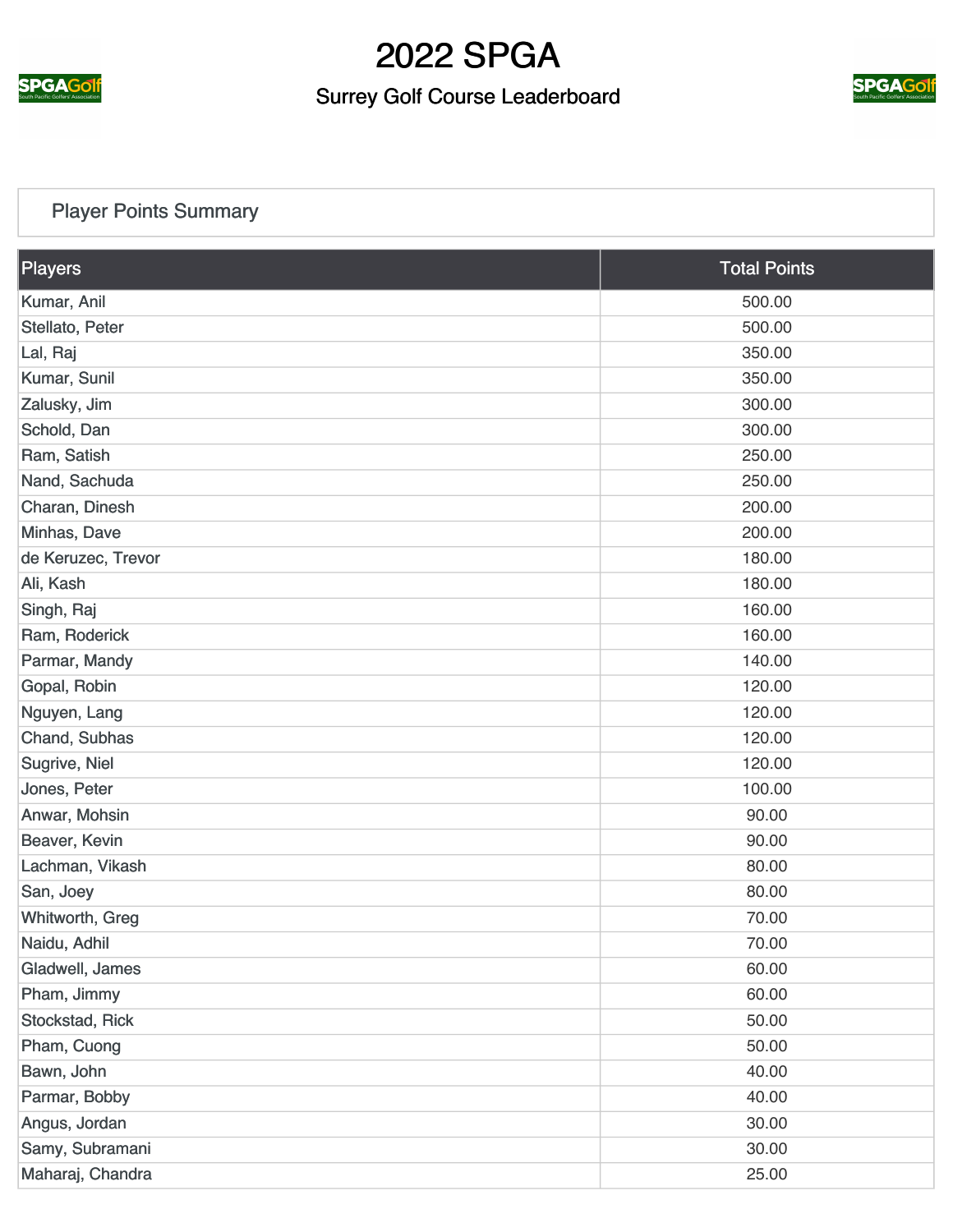

### Surrey Golf Course Leaderboard



| Valtiner, Gery        | 25.00   |
|-----------------------|---------|
| Hassanali, Rahim      | 20.00   |
| Le, Dien              | 20.00   |
| Ram, Sanjay           | 10.00   |
| Charan, Kamal (Tunes) | 10.00   |
| <b>Total Points</b>   | 5550.00 |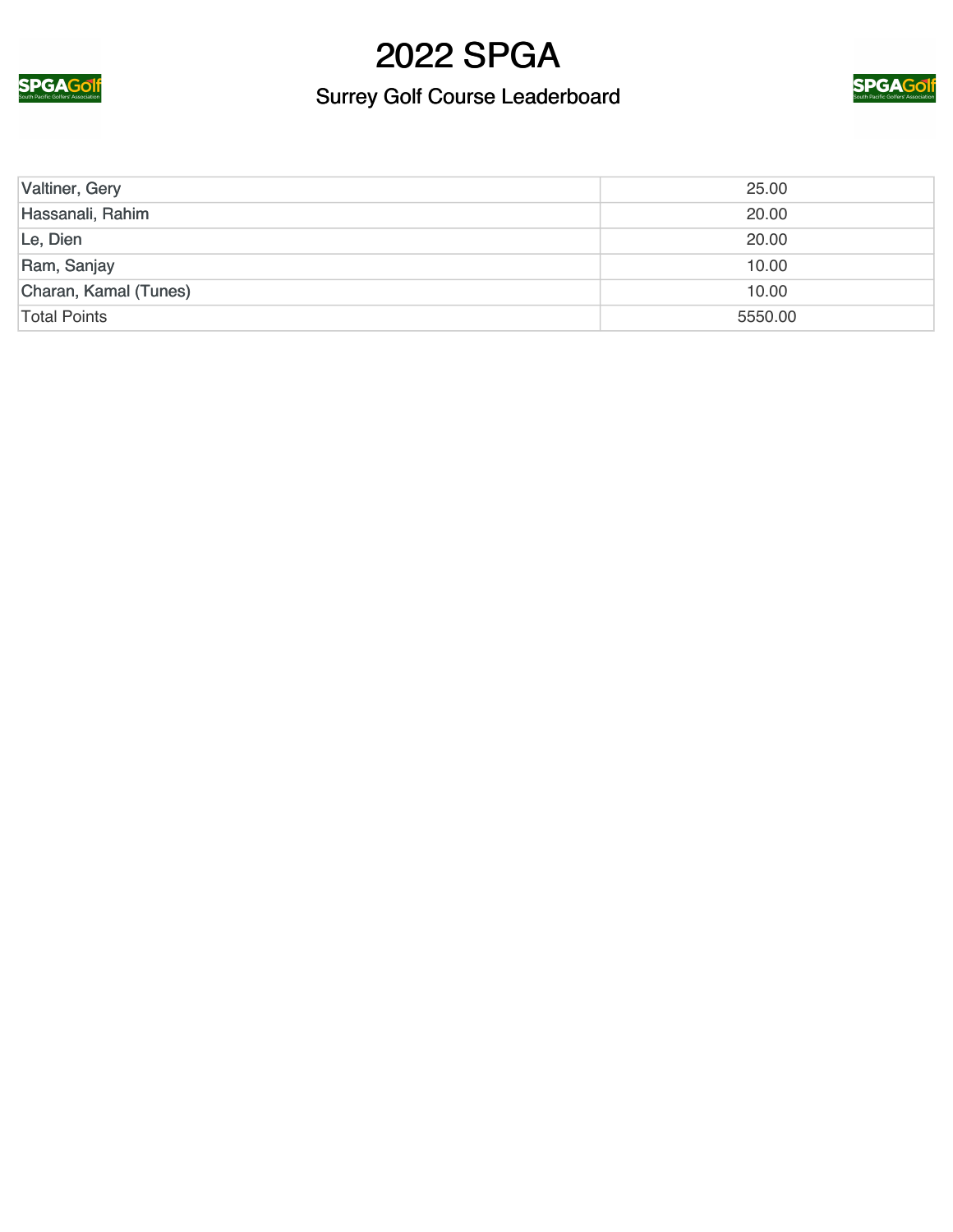

### Surrey Golf Course Leaderboard



#### [Gross A Flight \(14.6+\) Gross & Net - A Flight \(14.6+\)](https://static.golfgenius.com/v2tournaments/2564233?called_from=&round_index=6)

| Pos.                     | Player                              | To Par<br>Gross | <b>Total</b><br><b>Gross</b> | <b>Points</b> |
|--------------------------|-------------------------------------|-----------------|------------------------------|---------------|
| $\mathbf{1}$             | <b>*</b> Kumar, Anil<br>Canada      | $+11$           | 83                           | 500.00        |
| $\overline{c}$           | <b>I</b> Schold, Dan<br>Canada      | $+14$           | 86                           | 300.00        |
| 3                        | <b>I</b> Minhas, Dave<br>Canada     | $+15$           | 87                           | 200.00        |
| $\overline{4}$           | <b>Nam, Roderick</b><br>Canada      | $+15$           | 87                           | 160.00        |
| 5                        | <b>I</b> Gopal, Robin<br>Canada     | $+17$           | 89                           | 120.00        |
| $\,6\,$                  | <b>I</b> Beaver, Kevin<br>Canada    | $+18$           | 90                           | 90.00         |
| $-$                      | <sup>■■</sup> Lal, Raj<br>Fiji      | $+19$           | 91                           |               |
| $- -$                    | Nand, Sachuda<br>Canada             | $+19$           | 91                           |               |
| $- -$                    | ×,<br>Chand, Subhas<br>Fiji         | $+21$           | 93                           |               |
| $\overline{7}$           | <b>I</b> Vhitworth, Greg<br>Canada  | $+21$           | 93                           | 70.00         |
|                          | <b>+</b> Ali, Kash<br>Canada        | $+22$           | 94                           |               |
|                          | <b>I*</b> Lachman, Vikash<br>Canada | $+23$           | 95                           |               |
| 8                        | <b>H</b> Stockstad, Rick<br>Norway  | $+25$           | 97                           | 50.00         |
| $\boldsymbol{9}$         | I Samy, Subramani<br>Canada         | $+25$           | 97                           | 30.00         |
| --                       | I Gladwell, James<br>Canada         | $+25$           | 97                           |               |
| $-\,-$                   | Parmar, Bobby<br>Canada             | $+25$           | 97                           |               |
| $\overline{\phantom{a}}$ | Maharaj, Chandra<br>Canada          | $+26$           | 98                           |               |
| 10                       | Le, Dien<br>$\star$<br>Vietnam      | $+26$           | 98                           | 20.00         |
| 11                       | Nguyen, Johnny Tri Thuc<br>Canada   | $+27$           | 99                           |               |
| $\overline{\phantom{a}}$ | Sanjivi, Alfred<br>Fiji             | $+29$           | 101                          |               |
| $\overline{\phantom{a}}$ | I Sugrive, Niel<br>Canada           | $+32$           | 104                          |               |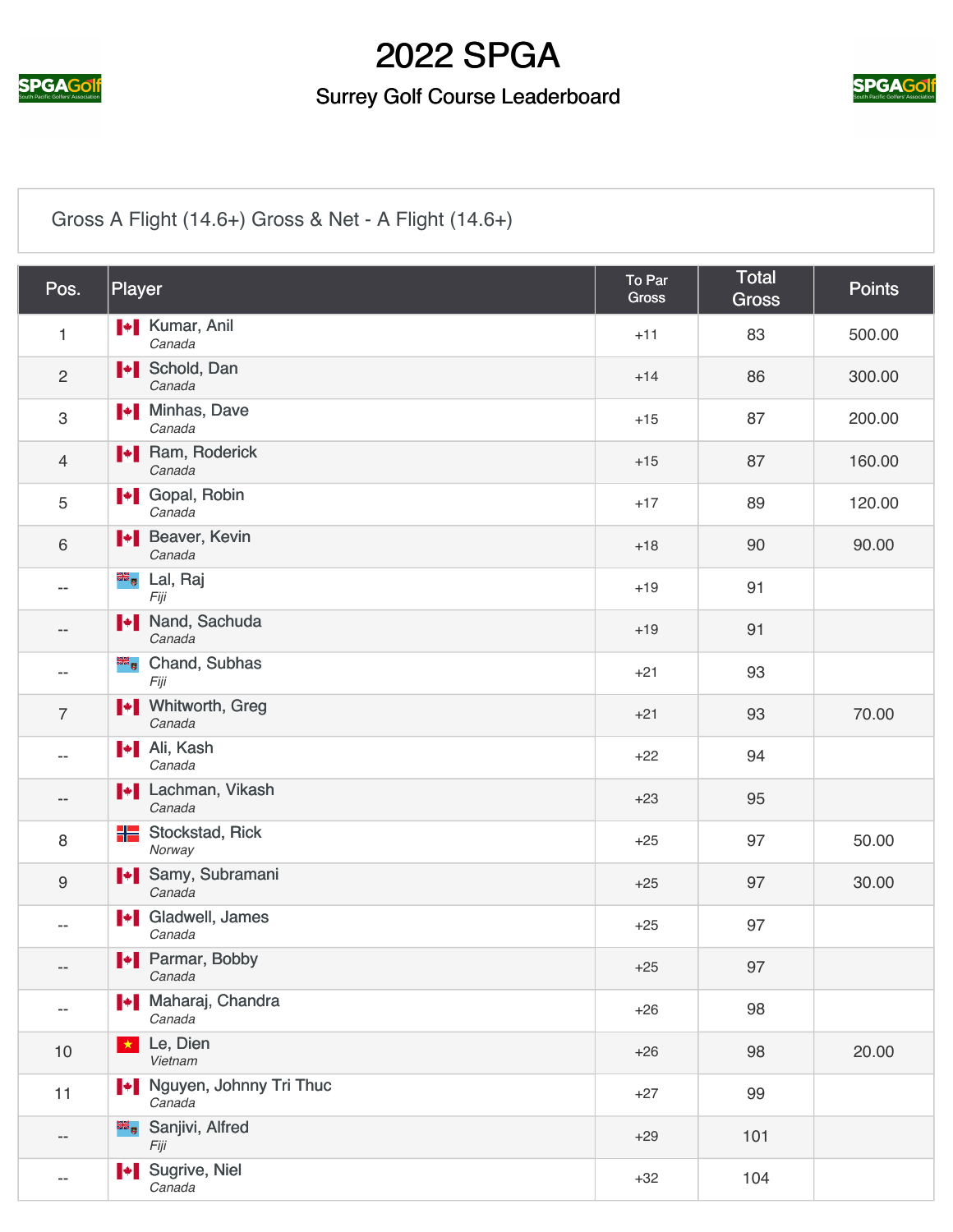

### Surrey Golf Course Leaderboard



| $- -$             | <b>I</b> Charan, Kamal (Tunes)<br>Canada | $+32$                    | 104       |  |
|-------------------|------------------------------------------|--------------------------|-----------|--|
| 12 <sup>°</sup>   | Sidhu, Charnjit (Chin)<br>Canada         | $+32$                    | 104       |  |
| $\qquad \qquad -$ | I Singh, Anil<br>Canada                  | $+35$                    | 107       |  |
| 13                | <b>I</b> Prahalad, Jag<br>Canada         | $+37$                    | 109       |  |
| 14                | ,ैं,<br>Corboy, Ru<br>New Zealand        | $\overline{\phantom{a}}$ | <b>NS</b> |  |

Total Points Allocated: 1540.00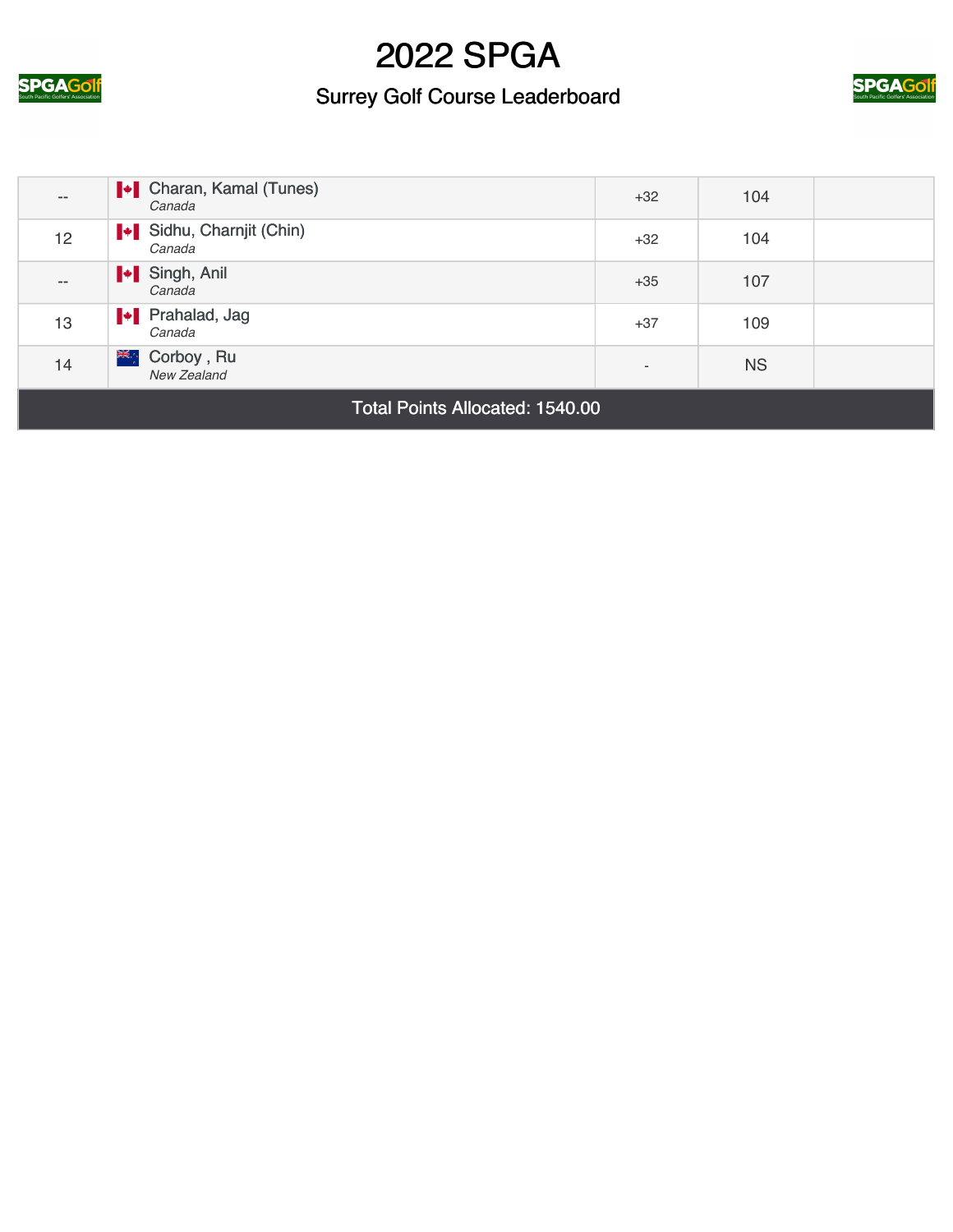

#### Surrey Golf Course Leaderboard



#### [Net A Flight \(14.6+\) Gross & Net - A Flight \(14.6+\)](https://static.golfgenius.com/v2tournaments/2564234?called_from=&round_index=6)

| Pos.                      | Player                                   | To Par<br><b>Net</b> | <b>Total</b><br><b>Net</b> | <b>Points</b> |
|---------------------------|------------------------------------------|----------------------|----------------------------|---------------|
|                           | <b>I</b> Kumar, Anil<br>Canada           | $-6$                 | 66                         |               |
| $\mathbf{1}$              | <sup>■</sup> ■ Lal, Raj<br>Fiji          | $-4$                 | 68                         | 350.00        |
| $\overline{2}$            | I Nand, Sachuda<br>Canada                | $-2$                 | 70                         | 250.00        |
| $\ensuremath{\mathsf{3}}$ | <b>I</b> Ali, Kash<br>Canada             | $-2$                 | 70                         | 180.00        |
| --                        | <b>I</b> Schold, Dan<br>Canada           | $-1$                 | 71                         |               |
| T <sub>4</sub>            | <b>E</b> Chand, Subhas<br>Fiji           | E                    | 72                         | 120.00        |
| T4                        | I Sugrive, Niel<br>Canada                | E                    | 72                         | 120.00        |
| $\,6\,$                   | <b>I</b> Lachman, Vikash<br>Canada       | E                    | 72                         | 80.00         |
| $\overline{7}$            | <b>I</b> Gladwell, James<br>Canada       | $+1$                 | 73                         | 60.00         |
| --                        | Minhas, Dave<br>Canada                   | $+1$                 | 73                         |               |
|                           | <b>I</b> Ram, Roderick<br>Canada         | $+1$                 | 73                         |               |
| $\qquad \qquad -$         | <b>I</b> Gopal, Robin<br>Canada          | $+2$                 | 74                         |               |
|                           | Heaver, Kevin<br>Canada                  | $+2$                 | 74                         |               |
| --                        | <b>I</b> Vhitworth, Greg<br>Canada       | $+2$                 | 74                         |               |
| $\,8\,$                   | <b>I</b> Parmar, Bobby<br>Canada         | $+4$                 | 76                         | 40.00         |
| $\overline{\phantom{a}}$  | <b>H</b> Stockstad, Rick<br>Norway       | $+6$                 | 78                         |               |
| $\boldsymbol{9}$          | Maharaj, Chandra<br>Canada               | $+6$                 | 78                         | 25.00         |
| $- -$                     | I Samy, Subramani<br>Canada              | $+7$                 | 79                         |               |
| 10                        | <b>I</b> Charan, Kamal (Tunes)<br>Canada | $+7$                 | 79                         | 10.00         |
| $\overline{\phantom{a}}$  | Nguyen, Johnny Tri Thuc<br>Canada        | $+8$                 | 80                         |               |
| 11                        | Sanjivi, Alfred<br>Fiji                  | $+10$                | 82                         |               |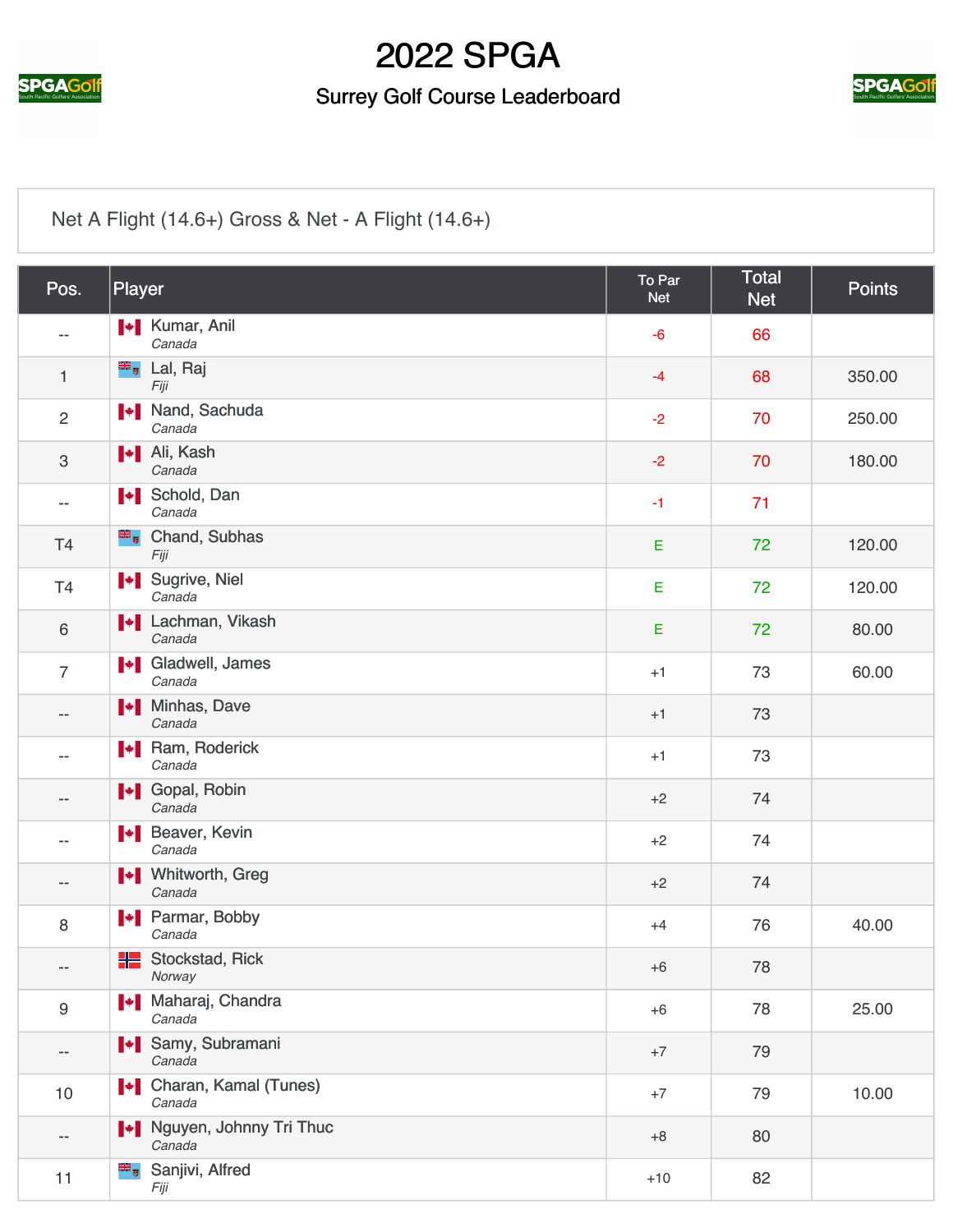

### Surrey Golf Course Leaderboard



| 12                                                      | I Singh, Anil<br>Canada          | $+11$                    | 83        |  |
|---------------------------------------------------------|----------------------------------|--------------------------|-----------|--|
| $- -$                                                   | Le, Dien<br>Vietnam              | $+12$                    | 84        |  |
| $\qquad \qquad -$                                       | Prahalad, Jag<br>Canada          | $+13$                    | 85        |  |
| $- -$                                                   | Sidhu, Charnjit (Chin)<br>Canada | $+18$                    | 90        |  |
| 13                                                      | Ж∴<br>Corboy, Ru<br>New Zealand  | $\overline{\phantom{a}}$ | <b>NS</b> |  |
| $T - 1 - 1 - 2 - 1 - 3 + 1 - 1 - 1 - 1 - 4 - 0 - 0 - 0$ |                                  |                          |           |  |

Total Points Allocated: 1235.00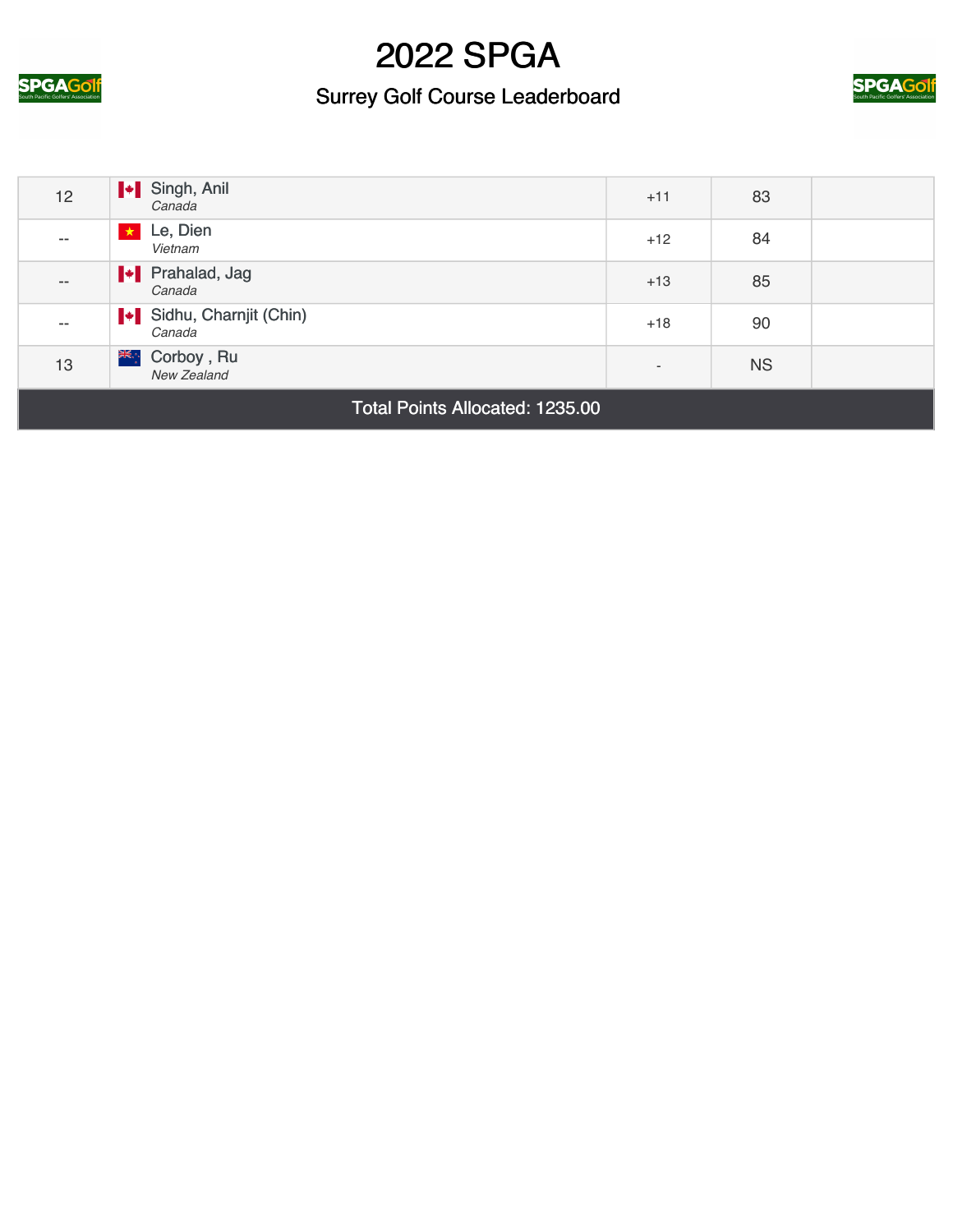

#### Surrey Golf Course Leaderboard



[Gross Champ Flight \(0 - 14.5\) Gross & Net - Champ Flight \(0 - 14.5\)](https://static.golfgenius.com/v2tournaments/2564236?called_from=&round_index=6)

| Pos.           | Player                                                 | To Par<br><b>Gross</b> | <b>Total</b><br><b>Gross</b> | <b>Points</b> |
|----------------|--------------------------------------------------------|------------------------|------------------------------|---------------|
| $\mathbf{1}$   | Stellato, Peter<br>Canada                              | $+4$                   | 76                           | 500.00        |
| $\overline{2}$ | X Zalusky, Jim<br>Scotland                             | $+4$                   | 76                           | 300.00        |
| 3              | <b>I</b> Charan, Dinesh<br>Canada                      | $+5$                   | 77                           | 200.00        |
| $\overline{4}$ | I Singh, Raj<br>Canada                                 | $+6$                   | 78                           | 160.00        |
| $- -$          | <b>E</b> Kumar, Sunil<br>Fiji                          | $+7$                   | 79                           |               |
| --             | e de la<br>Ram, Satish<br>Fiji                         | $+9$                   | 81                           |               |
| 5              | Nguyen, Lang<br>$\star$<br>Vietnam                     | $+10$                  | 82                           | 120.00        |
| 6              | Anwar, Mohsin<br> c <br>Pakistan                       | $+10$                  | 82                           | 90.00         |
| --             | <b>I</b> Parmar, Mandy<br>Canada                       | $+11$                  | 83                           |               |
| --             | San, Joey<br>Fiji                                      | $+11$                  | 83                           |               |
| --             | ,्≫ह<br>Jones, Peter<br>New Zealand                    | $+11$                  | 83                           |               |
| $\overline{7}$ | <b>*</b> Naidu, Adhil<br>Canada                        | $+13$                  | 85                           | 70.00         |
| 8              | Pham, Cuong<br>Canada                                  | $+13$                  | 85                           | 50.00         |
| $-$            | I + Bawn, John<br>Canada                               | $+13$                  | 85                           |               |
| $-$            | de Keruzec, Trevor<br><b>TELEVISION</b><br>France      | $+14$                  | 86                           |               |
| $- -$          | I Pham, Jimmy<br>Canada                                | $+14$                  | 86                           |               |
| 9              | <b>I</b> Angus, Jordan<br>Canada                       | $+16$                  | 88                           | 30.00         |
| ÷              | Valtiner, Gery<br>Austria                              | $+17$                  | 89                           |               |
| 10             | Hassanali, Rahim<br>$\overline{\phantom{a}}$<br>Uganda | $+20$                  | 92                           | 20.00         |
| ÷              | <b>E</b> Ram, Sanjay<br>Fiji                           | $+21$                  | 93                           |               |
| 11             | San, Devon<br>ak<br>Sk<br>Fiji                         | $+27$                  | 99                           |               |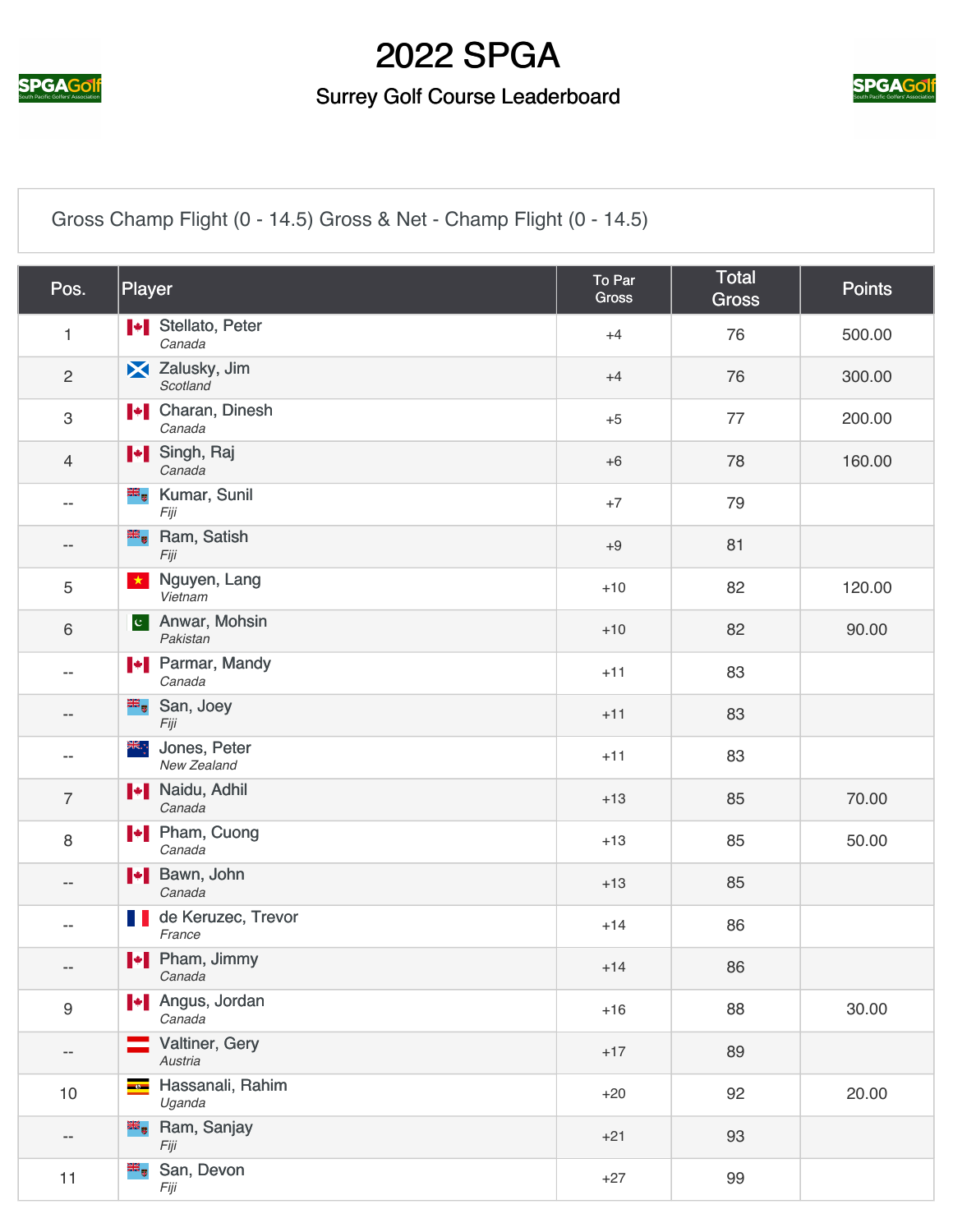

Surrey Golf Course Leaderboard



| 12 | $\blacktriangleright$ Jagdatt, Avin<br>Canada | $\sim$ | <b>NS</b> |  |
|----|-----------------------------------------------|--------|-----------|--|
|    | Total Points Allocated: 1540.00               |        |           |  |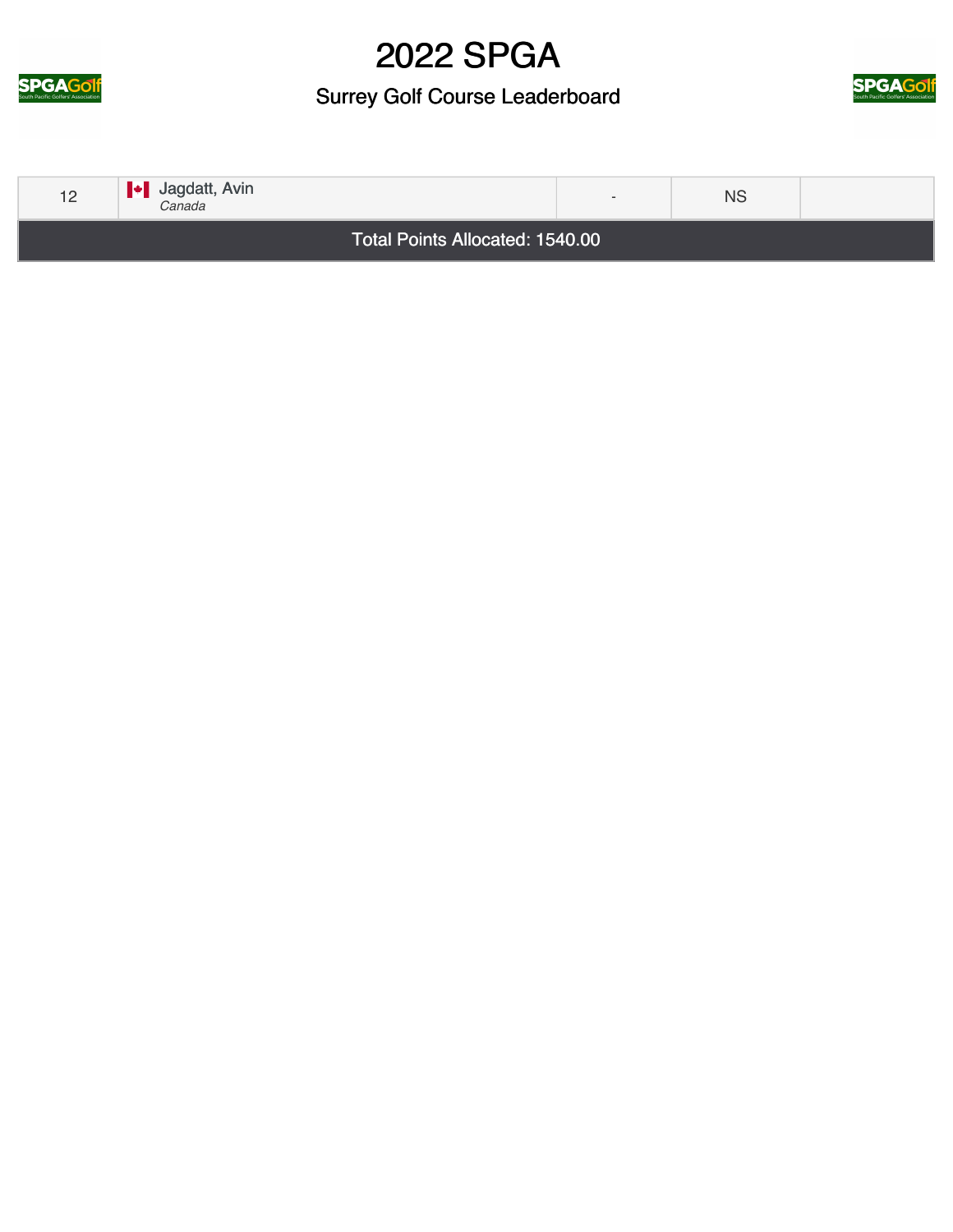

#### Surrey Golf Course Leaderboard



[Net Champ Flight \(0 - 14.5\) Gross & Net - Champ Flight \(0 - 14.5\)](https://static.golfgenius.com/v2tournaments/2564237?called_from=&round_index=6)

| Pos.                      | Player                                             | To Par<br><b>Net</b> | Total<br><b>Net</b> | <b>Points</b> |
|---------------------------|----------------------------------------------------|----------------------|---------------------|---------------|
| 1                         | <b>E</b> Kumar, Sunil<br>Fiji                      | $-2$                 | 70                  | 350.00        |
| $\overline{\phantom{a}}$  | I Stellato, Peter<br>Canada                        | $-1$                 | 71                  |               |
| $\overline{2}$            | <b>E</b> <sub>v</sub> Ram, Satish<br>Fiji          | $-1$                 | 71                  | 250.00        |
| --                        | I Charan, Dinesh<br>Canada                         | E                    | 72                  |               |
| $\ensuremath{\mathsf{3}}$ | de Keruzec, Trevor<br>France                       | $+1$                 | 73                  | 180.00        |
| $\overline{4}$            | <b>I</b> Parmar, Mandy<br>Canada                   | $+1$                 | 73                  | 140.00        |
| $\overline{\phantom{a}}$  | X Zalusky, Jim<br>Scotland                         | $+1$                 | 73                  |               |
| 5                         | Jones, Peter<br>, ≫ह<br>New Zealand                | $+1$                 | 73                  | 100.00        |
| $\overline{\phantom{a}}$  | I Singh, Raj<br>Canada                             | $+2$                 | 74                  |               |
| $\overline{\phantom{a}}$  | Nguyen, Lang<br>$\star$<br>Vietnam                 | $+2$                 | 74                  |               |
| $6\,$                     | äĸ,<br>San, Joey<br>Fiji                           | $+2$                 | 74                  | 80.00         |
| $\overline{7}$            | <b>I</b> Pham, Jimmy<br>Canada                     | $+4$                 | 76                  | 60.00         |
| --                        | Anwar, Mohsin<br>$ {\bf c}^{\dagger} $<br>Pakistan | $+5$                 | 77                  |               |
| 8                         | <b>I</b> Bawn, John<br>Canada                      | $+5$                 | 77                  | 40.00         |
| $\overline{\phantom{a}}$  | <b>I</b> Pham, Cuong<br>Canada                     | $+6$                 | 78                  |               |
| $\qquad \qquad -$         | Naidu, Adhil<br>Canada                             | $+7$                 | 79                  |               |
| $\boldsymbol{9}$          | Valtiner, Gery<br>Austria                          | $+7$                 | 79                  | 25.00         |
| $\overline{\phantom{m}}$  | Hassanali, Rahim<br>Uganda                         | $+8$                 | 80                  |               |
| $\overline{\phantom{a}}$  | <b>+</b> Angus, Jordan<br>Canada                   | $+8$                 | 80                  |               |
| 10                        | <b>B</b> <sub>o</sub> Ram, Sanjay<br>Fiji          | $+11$                | 83                  | 10.00         |
| $\overline{\phantom{m}}$  | San, Devon<br>Fiji                                 | $+29$                | 101                 |               |